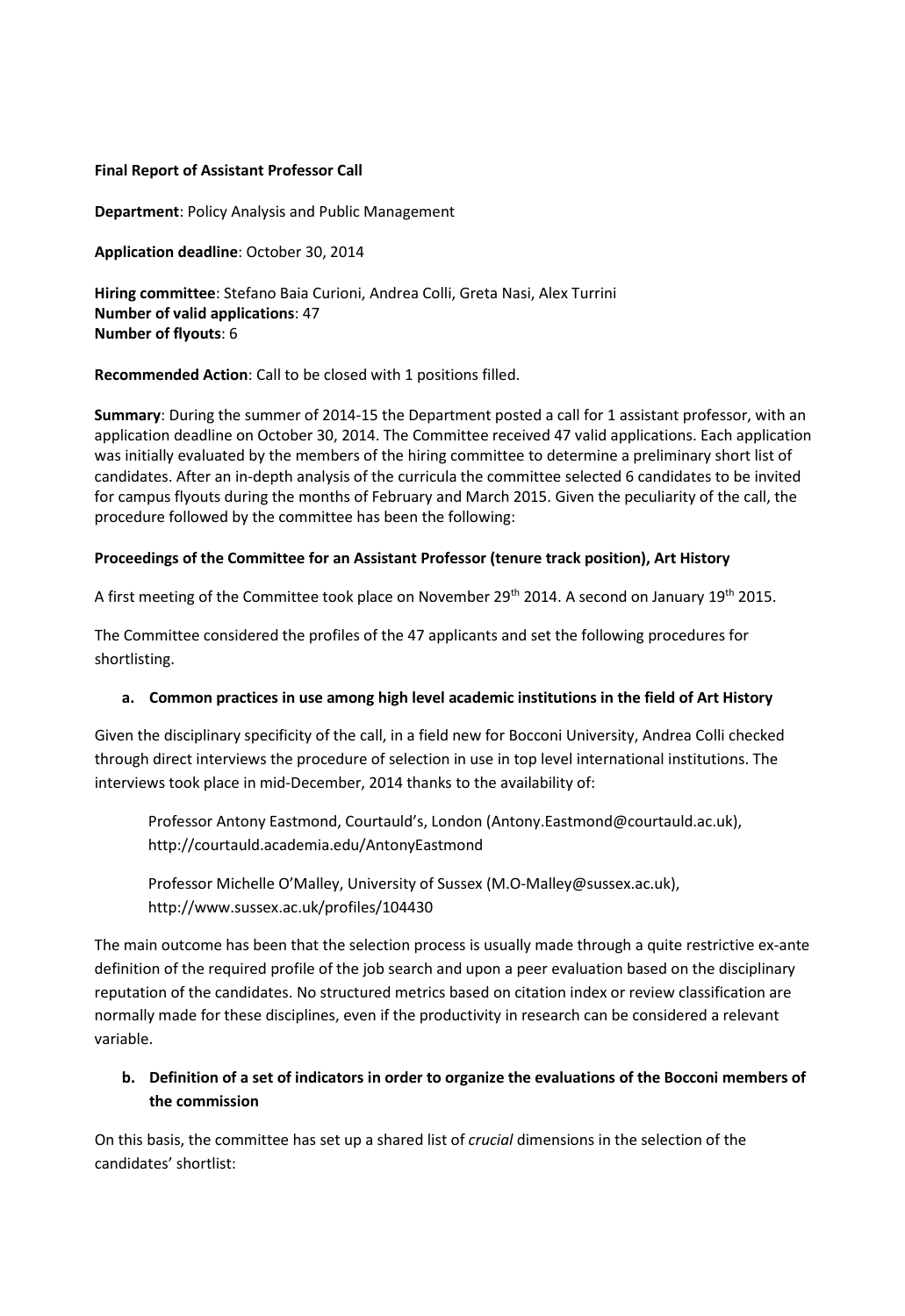- a. The chronological interest of the candidates (medieval-modern- contemporary Art) is not a selection / exclusion criterion, with the exception of ancient art / archeology which are subject outside the domain of courses taught at Bocconi.
- b. A recognizable specialization in art history is a selection criterion.
- c. The candidate is selected and evaluated on the basis of the quality of his/her involvement in her/his specific disciplinary community.
- d. His /her capabilities / conceptual tools / interests have to fit in the department research activities, at least in the areas of cultural heritage and arts (see also points g. and h.).
- e. The candidates need to display an (excellent) profile of research and teaching at graduate and postgraduate levels.
- f. The candidates need to be fluent in English and Italian.
- g. The international profile of the candidates (in terms of research and teaching, documented in the referees' letters) is a relevant selection criterion.
- h. Only the candidates that holding a PhD title within the end of selection process and declaration of the selected profile (March/April 2015) will be taken into consideration.
- i. The presence of clearly consolidated competences in the above-cited disciplines will be taken into consideration in the selection process.
- j. Candidates
	- That carry their art historical research with a strong attention to social, political and economic contexts.
	- Whose thematic interests converge (even not exclusively) towards the following themes: artistic production and political and institutional identities; geographies of artistic and cultural exchanges; notion of values and their development over time.
	- Have a background that fit Bocconi's tenure track policies which require an excellent publication record for the Discipline's standards and will add value to the competences of current faculty.

will be privileged in the selection process.

On this basis the Committee:

-

- Immediately excluded from the selection process all the candidates without a PhD (or a PhD expected After April 30th, 2015) or a PhD in Art History.
- Produced a first screening of the remaining candidates on the basis of the above mentioned crucial dimensions.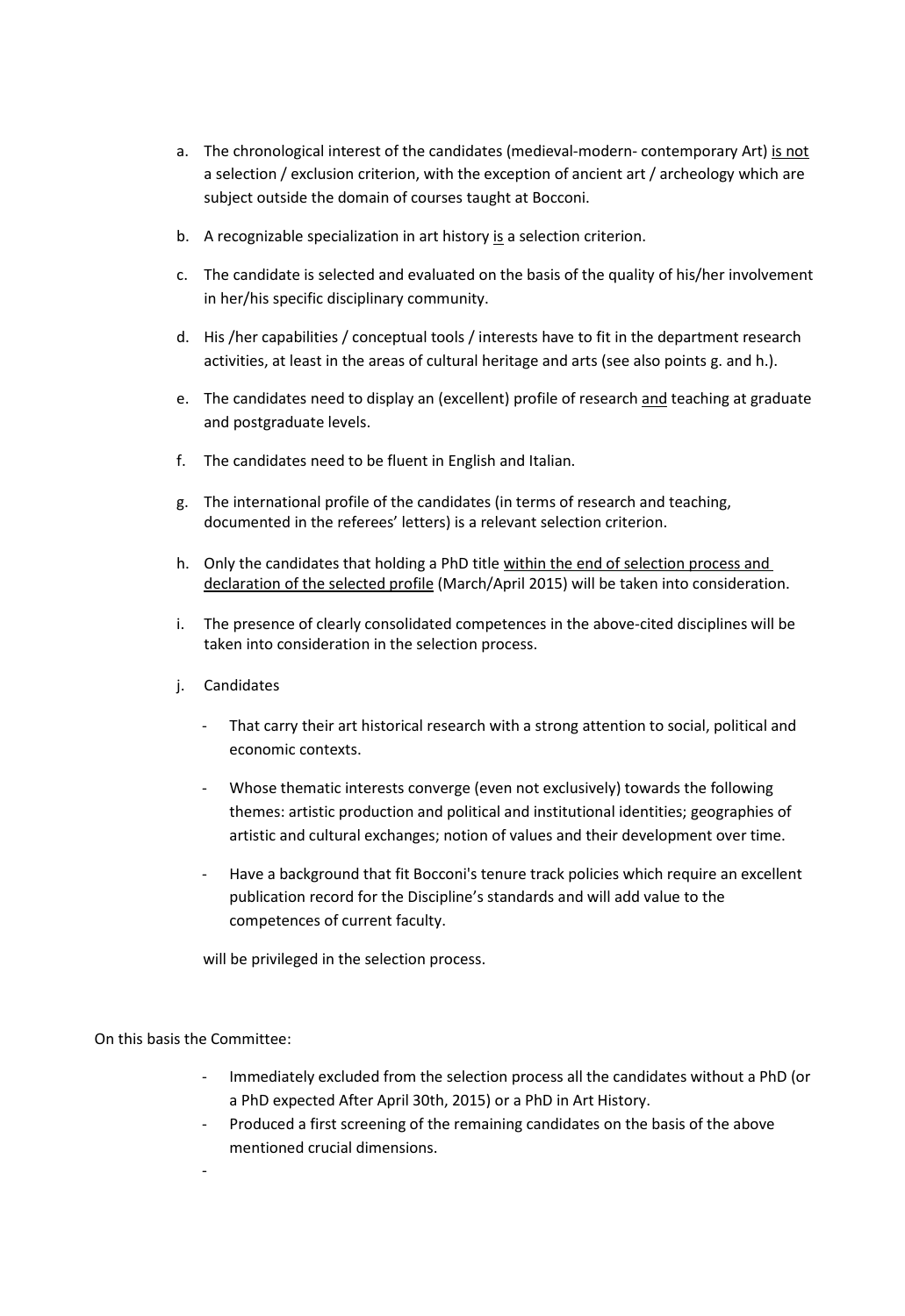## **c. Final short list of candidates**

The Committee' individual evaluations ended to be largely overlapping. 6 candidates has been unanimously shortlisted by the Committee, and will be invited to give a seminar in front of the Department's members. In alphabetical order they are:

## **Assonitis**, **Cimoli**, **Freddolini** ,**Gerevini** ,**Mazzotta** , **Nicolin.**

The candidates have been evaluated taking in consideration their seminar, their curriculum, the presentation letters, their research perspectives, their capability to contribute to the department development, the teaching capabilities and the overall consistency with the research lines suggested in the call.

These evaluation has been also produced by different members of the department and their opinions have been carefully considered in this report.

Two candidates received the highest appreciation and convergence of judgments, a part from single negative outliers for both of them: Assonitis and Gerevini.

The two profiles are strongly different:

## Assonitis OMISSIS

Stefania Gerevini is an art historian with a very good curriculum as a young scholar. She is actually vice director of the British School of Rome, the most important Italian academic institution belonging by England in our country. Gerevini specialized in pre modern art and lead her academic works of the theme of intercultural boundaries and exchanges, city policies and identities, interaction between politics, philosophy, art practices, and acted as director of the specialized master in Byzantine studies at the Courtauld institute. Her previous experiences in Bocconi shown her flexibility as a lecturer also in more contemporary art themes. Gerevini is highly concentrated in the definition and deepening of her research field that is mainly premodern and byzantine art worlds and he is recognized as a top young scholar at European level. Even she is thematically flexible inside the research horizon of art history, she is apparently less flexible toward activities and side themes (i.e. image computing and diffusion) and will be probably less involved in the Business School programs. On the other side she represents a very good scientific and teaching profile and do have the theoretical and practical competence to interact and help the departmental need for development. For these reasons the commission proposes Gerevini in the first position in the call. **After extended negotiation this candidate accepted Bocconi's offer.**

Then the committee set the following evaluation for the other candidates

3<sup>rd</sup> position: OMISSIS.

4th position: OMISSIS.

5<sup>th</sup> position - OMISSIS.

6<sup>th</sup> position: OMISSIS.